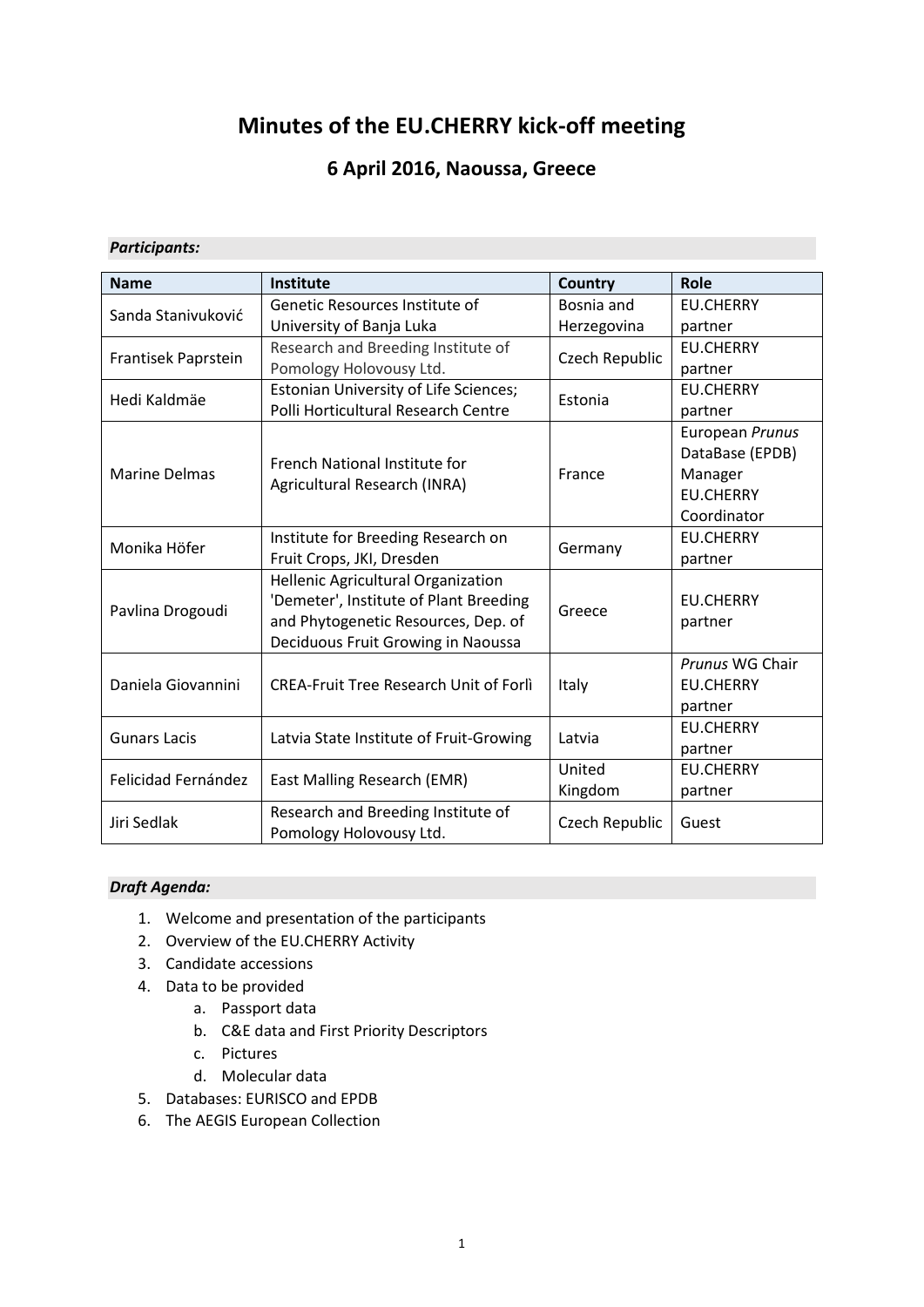### **CONTENTS**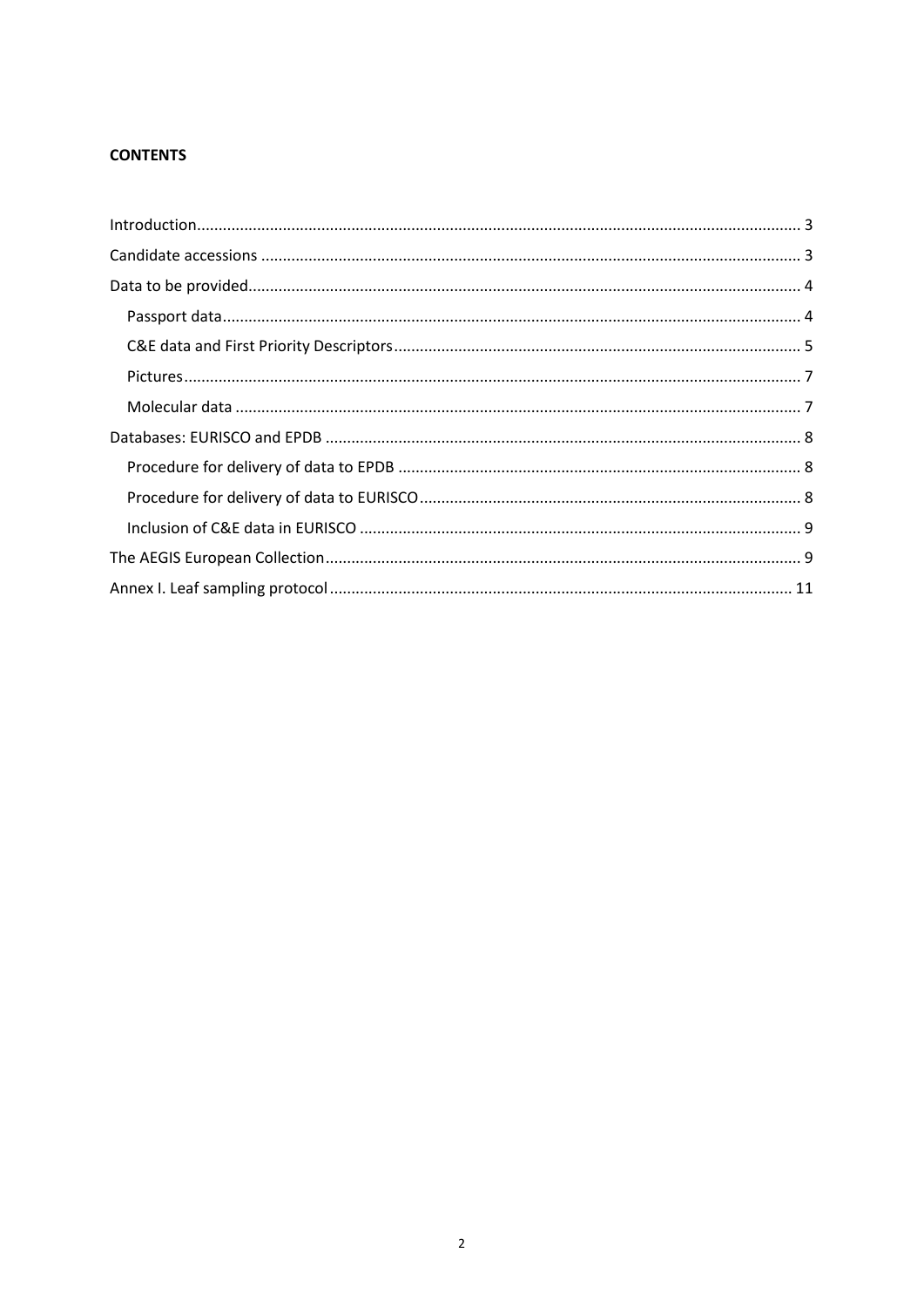## Introduction

This meeting took place as part of the Activity "Collaborative action for updating, documenting and communicating the cherry patrimonial richness in EU (EU.CHERRY)", funded by the ECPGR Activity Grant Scheme (Phase IX), Second Call.

See the [Activity Proposal](http://www.ecpgr.cgiar.org/fileadmin/templates/ecpgr.org/upload/ACTIVITY_GRANT_SCHEME/SECOND_CALL/Proposals_received_2nd_call/5.EU.CHERRY_Activity_Proposal.pdf)

## Candidate accessions

The ten partner countries shared the lists of their candidate accessions before the meeting. Criteria for the selection were:

- 1. Original from the country
- 2. Landraces are preferred
- 3. Non-patented bred varieties
- 4. With at least one interesting trait
- 5. With some characterization and evaluation (C&E) data available

The table below shows the total number of accessions offered by country.

| <b>Country</b>                | <b>Offered</b><br><b>Accessions</b> | Number of<br>landraces<br>among offered<br>accessions |
|-------------------------------|-------------------------------------|-------------------------------------------------------|
| <b>Belgium</b>                | 15                                  | 13                                                    |
| <b>Bosnia and Herzegovina</b> | 15                                  | 15                                                    |
| <b>Czech Republic</b>         | 15                                  | 15                                                    |
| <b>Estonia</b>                | 18                                  | 5                                                     |
| <b>France</b>                 | 26                                  | 25                                                    |
| Germany                       | 15                                  | 15                                                    |
| Greece                        | 15                                  | 12 <sup>2</sup>                                       |
| Italia                        | 15                                  | 12 <sup>2</sup>                                       |
| Latvia                        | 15                                  | 4                                                     |
| <b>United Kingdom</b>         | 16                                  | 12                                                    |
| <b>TOTAL</b>                  | 165                                 | 129                                                   |

*Table 1. Accessions offered by each partner during the kick-off meeting*

Out of the 165 offered accessions, at least 150 were suitable for characterization (i.e. old enough) and partners agreed to provide:

- Passport data
- Leaves for molecular analysis
- Characterization and evaluation (C&E) data
- Pictures (on the tree and in the lab)

In the EU.CHERRY Activity proposal, it was planned to genotype up to 350 accessions: 150 (at least) from EU.CHERRY partners, and 200 from COST FA1104 partners. A goal is to include in the molecular analysis accessions originating from European countries, with a country coverage as wide as possible. In order to achieve this result, emails were sent before and after the meeting in Naoussa to inform the COST members about the objectives of the EU.CHERRY project and to invite them to participate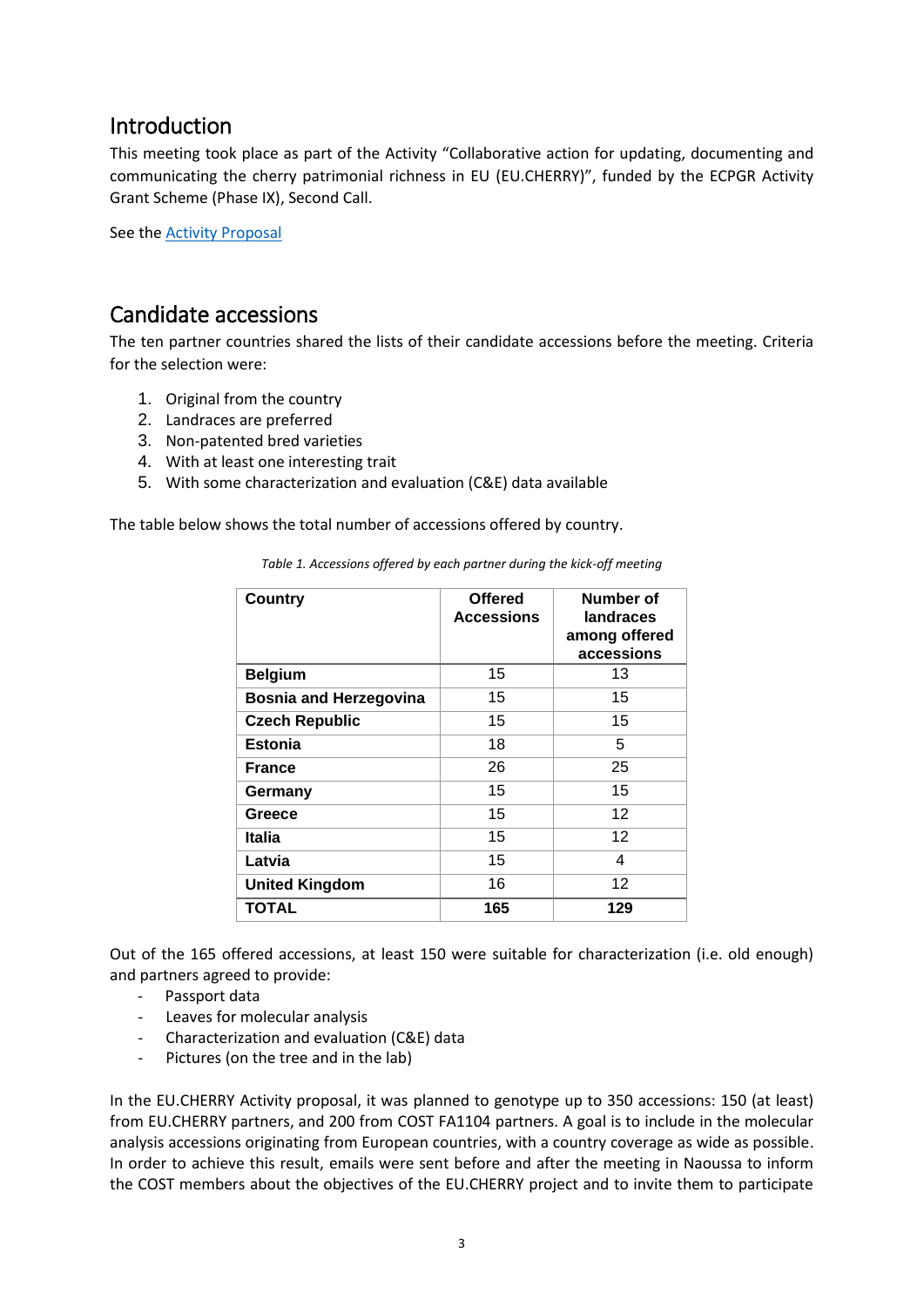in the study on genetic diversity of European sweet cherries. Eight COST partners already offered accessions from their countries; hence the countries currently represented with accessions should be at least 18.

 **In case some COST partners do not offer enough accessions from their respective countries, partners agreed to provide, if available in their own collections, leaves of accessions original from the missing countries.**

# Data to be provided

## Passport data

In order to choose the minimum passport descriptors that each partner has to provide we use two references:

- The AEGIS selection of Most Appropriate Accessions: List of minimum passport descriptors for all *Prunus* [species](http://www.ecpgr.cgiar.org/fileadmin/templates/ecpgr.org/upload/NW_and_WG_UPLOADS/Prunus/ECPGR-AEGIS-List_Minimum_Passport_November_2010_corrected_140312.pdf) (ECPGR *Prunus* Working Group, 2010)
- The [FAO/Bioversity Multi-crop passport descriptors v2.1](http://www.bioversityinternational.org/fileadmin/user_upload/online_library/publications/pdfs/FAOBIOVERSITY_MULTI-CROP_PASSPORT_DESCRIPTORS_V.2.1_2015_2020.pdf) (2015)

**Seven mandatory descriptors** were presented and agreed:

- ACCENUMB: Accession number = the unique identifier for accessions within a genebank, assigned when a sample is entered into the genebank collection
- ACCENAME: Accession name (if existing); First letter uppercase. Multiple names are separated by a semicolon without space. Example: Accession name: Bogatyr; Symphony;Emma.
- INSTCODE: Holding Institute FAO WIEWS code (3-letter ISO 3166 country code )
- GENUS: *Prunus*
- SPECIES: *avium*
- ORIGCTY: Country of origin of the variety = 3-letter ISO 3166-1 code of the country in which the sample was originally collected (e.g. landrace, crop wild relative, farmers' variety), bred or selected (breeding lines, GMOs, segregating populations, hybrids, modern cultivars, etc.). (not to be confused with the country of the donor!)
- NICODE: National Inventory code (new mandatory for EURISCO). Code identifying the National Inventory; the code of the country preparing the National Inventory - Example: NLD

#### **Recommended descriptors:**

Although not mandatory, the importance of using the following passport descriptors was highlighted:

- DONORCODE (FAO-WIEWS code of the institute which provided material of that accession, if any),
- DONORNAME (i.e. name of that institute) which will be particularly useful to trace duplicates in the European Collection. Everyone can add other field(s) (e.g.: subspecies).

Seven other passport descriptors are recommended:

 ACQDATE: Acquisition date (i.e. date on which the accession entered the collection) [YYYYMMDD] Missing data (MM or DD) should be indicated with hyphens or '00' [double zero].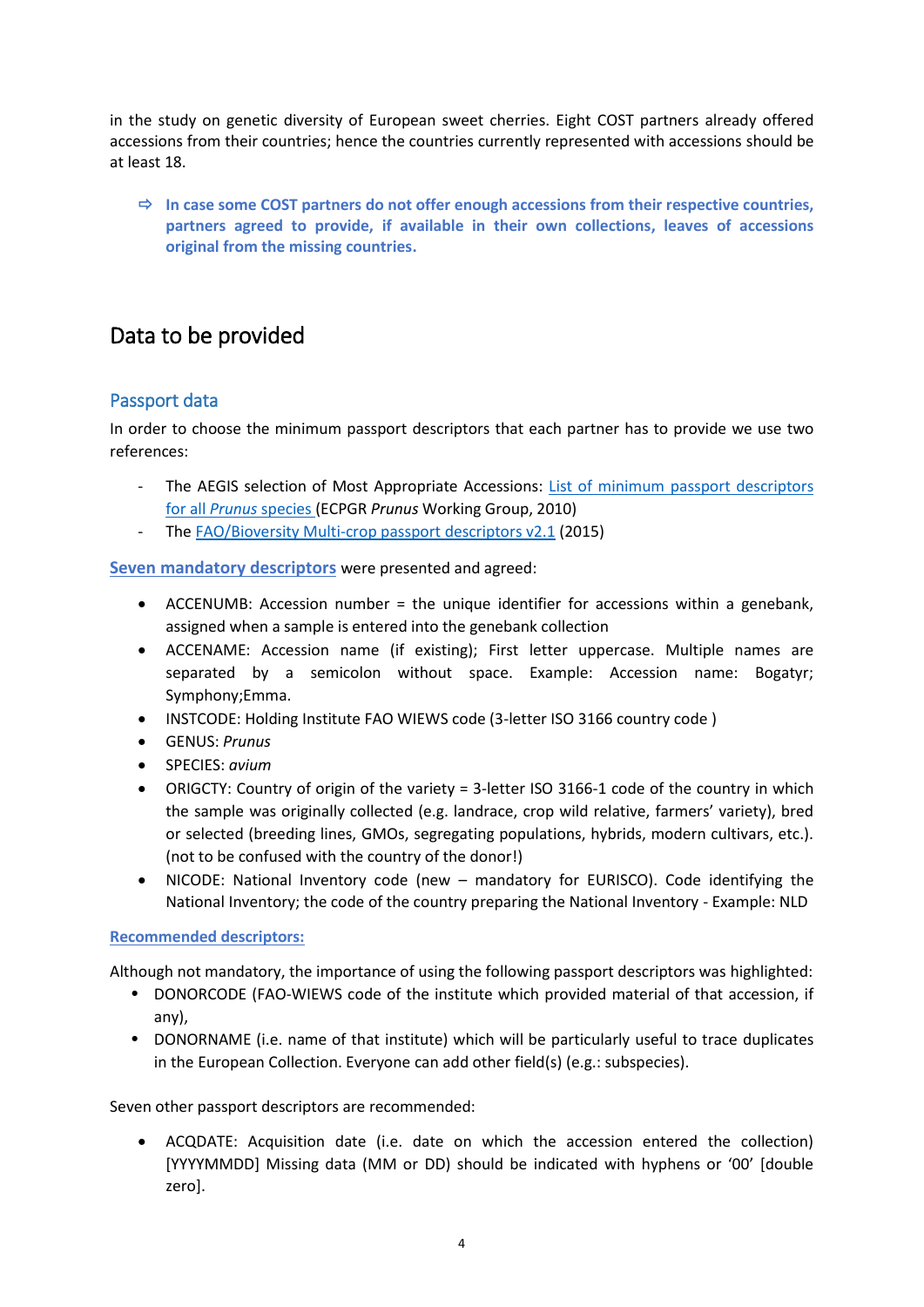- OTHERNUMB: Other identification (numbers) associated with the accession
- BREDCODE and BREDNAME (BREDDESCR): Information about the breeding institute (i.e. FAO code and/or name of the breeding institute)
- SAMPSTAT: Biological status of accession
- STORAGE: Type of germplasm storage
- HEALTHSTATUS: Pest and disease status
- IDENTIF: Identification of material

**One new recommended passport descriptor is proposed (not yet referenced)**:

**PARENTS:** Name of the parents of a bred cultivar

## C&E data and First Priority Descriptors

The two concepts of FPDs and SPDs were explained:

- First Priority Descriptors (FPDs) are the descriptors that should be prioritized as they are the most important and effective in describing and distinguishing different genotypes
- **Second Priority Descriptors (SPDs)** are those deemed useful to supplement FPDs. In order to choose the Priority descriptors, in her presentation Daniela Giovannini showed the results of a survey conducted by Monica Höfer in the framework of the COST Action FA104 (Survey circulated to COST participants asking which descriptors they used for characterization and evaluation of their cherry genetic resources). She presented the most used cherry descriptors:

| <b>IPGRI</b> | UPOV#            | <b>ECPGR</b> | <b>IDESCRIPTOR NAME</b>                       | most used    |
|--------------|------------------|--------------|-----------------------------------------------|--------------|
| #            | T G 35/7         |              |                                               | in task 2    |
| 6.2.1.       | 40               |              | Phenology: Time of beginning of flowering     | $\mathbf{x}$ |
| 4.2.2.       | 41               | 33           | Phenology: Time of beginning harvesting       | $\mathbf{x}$ |
| 6.1.2.       | 1                |              | Tree: vigor                                   | $\mathbf{x}$ |
| 6.1.1.       | $\boldsymbol{2}$ | 39           | Tree: habit                                   | $\mathbf{x}$ |
| 6.2.3.       | 20               |              | Fruit: size $(g/mm)$                          | $\mathbf{X}$ |
| 6.2.4.       | 21               |              | Fruit: shape (lateral view)                   | $\mathbf{x}$ |
| 6.2.12       | 24               |              | Fruit: lenght of stalk (mm)                   | $\mathbf{x}$ |
| 4.2.3.       | 27               | 34           | Fruit: skin color                             | $\mathbf{x}$ |
| 6.2.6.       | 31               |              | Fruit: color of flesh                         | $\mathbf{x}$ |
| 6.2.5.       | 32               | 35           | Fruit: color of juice                         | $\mathbf{x}$ |
| 6.2.9.       | 33               | 37           | <b>Fruit: flesh firmness</b>                  | $\mathbf{x}$ |
| 6.2.8.       | 35/34            |              | Fruit: sensorial analysis of sugar/acid ratio | $\mathbf{X}$ |
| 6.2.7        |                  |              | Fruit: sensorial analysis of global taste     | $\mathbf{x}$ |
| 6.2.10.      | 36               |              | <b>Fruit: flesh juiciness</b>                 | $\mathbf{x}$ |
| 6.3.2.       | 38               |              | Stone: shape (in ventral view)                | $\mathbf X$  |

*Table 2. Descriptors most used by the COST FA1104 respondents (2/3 of respondents)*

It was proposed and accepted that the 15 descriptors most frequently used by sweet cherry curators in Europe will be included in the list of sweet cherry FPDs.

Descriptors lists of references used are:

- [Cherry Descriptors \(](http://www.bioversityinternational.org/uploads/tx_news/Cherry_descriptors_357.pdf)IBPGR/CEC, 1985)
- [Guidelines for the conduct of tests for distinctness, homogeneity and stability. SWEET](http://www.upov.int/edocs/tgdocs/en/tg035.pdf)  [CHERRY / UPOV Code: PRUNU\\_AVI /](http://www.upov.int/edocs/tgdocs/en/tg035.pdf) *Prunus avium* L. (UPOV, 2006)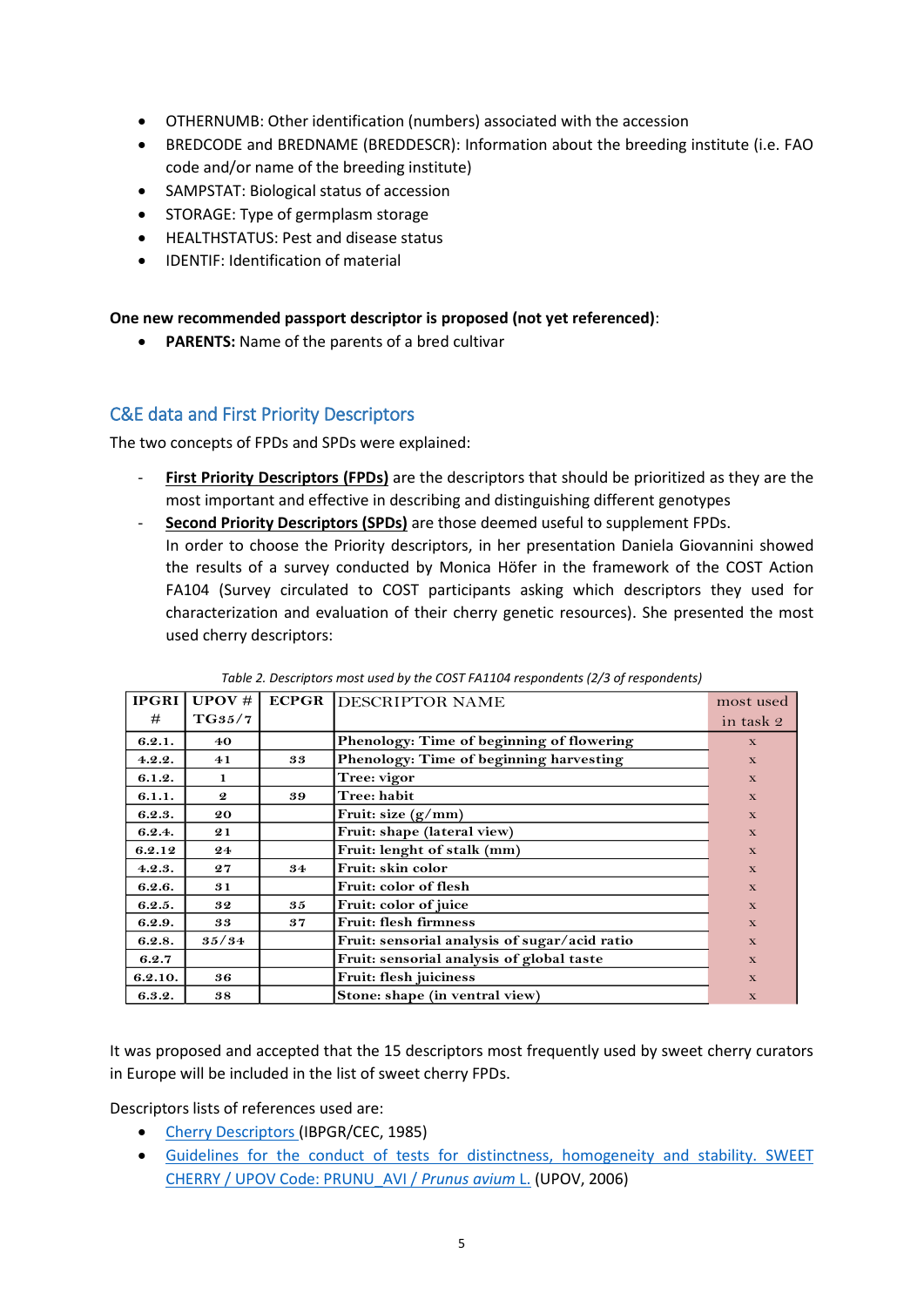- The European *Prunus* Database A new list of *Prunus* [passport data and descriptors](http://www.ecpgr.cgiar.org/fileadmin/templates/ecpgr.org/upload/NW_and_WG_UPLOADS/Prunus/EPDB_New_list_of_descriptors_2011.pdf) (ECPGR, 2011)
- BBCH scale [\(Growth stages of mono-and dicotyledonous plants. BBCH Monograph.](https://www.google.fr/url?sa=t&rct=j&q=&esrc=s&source=web&cd=1&ved=0ahUKEwiP-KqpzsXOAhXDBBoKHR0qAisQFggjMAA&url=http%3A%2F%2Fwww.jki.bund.de%2Ffileadmin%2Fdam_uploads%2F_veroeff%2Fbbch%2FBBCH-Skala_englisch.pdf&usg=AFQjCNG_iG5rTXmS4XZO45oDx0spRZ19LA&sig2=01jz0rClqDi1MZYuGbXtdw&cad=rja) Meier, 2001)
- NAP Descriptors [\(Obst-Descriptoren NAP / Descripteurs de fruits PAN.](https://www.google.fr/url?sa=t&rct=j&q=&esrc=s&source=web&cd=1&ved=0ahUKEwiD2-Ohi5rKAhUByxoKHcJ3Ai4QFggjMAA&url=http%3A%2F%2Fwww.fructus.ch%2Fassets%2Fplugindata%2Fpoola%2Fdeskriptoren-handbuch_nap.pdf&usg=AFQjCNG8Ce0a3UDjMohDGD24T_mEuC0iLQ&sig2=arNQDWV3VH3ntwhsjrII3w&cad=rja) Szalatnay and Bauermeister, 2006)
- **16 FPDs and 17 SPDs were agreed by participants** (Table 3).

| References  |               | most         |              |                |                                                 |              |                  |
|-------------|---------------|--------------|--------------|----------------|-------------------------------------------------|--------------|------------------|
|             |               | <b>UPOV#</b> |              | used in        | <b>DESCRIPTOR NAME</b>                          |              | <b>FPD</b> SPD   |
| <b>BBCH</b> | <b>IPGRI#</b> | TG35/7       | <b>ECPGR</b> | task 2         |                                                 |              |                  |
| BBCH61      | 6.2.1.        | 40           |              | $\pmb{\times}$ | Phenology: Time of beginning of flowering       | $\mathsf{x}$ |                  |
| BBCH85      | 4.2.2.        | 41           | 33           | X              | Phenology: Time of beginning harvesting         | $\mathsf{x}$ |                  |
|             | 6.1.2.        | 1            |              | $\mathsf{x}$   | Tree: vigor                                     | $\mathsf{x}$ |                  |
|             | 6.1.1.        | $\mathbf{2}$ | 39           | X              | Tree: habit                                     | $\mathsf{x}$ |                  |
|             |               | 17           |              |                | Flower: diameter                                |              | x                |
|             |               | 18           |              |                | Flower: shape of petals                         |              | X                |
|             |               | 19           |              |                | Flower: arrangement of petals                   |              | X                |
|             | 6.2.2.        |              | 38           |                | Flower: self-fertility of flowers               |              | X                |
|             | 6.2.3.        | 20           |              | X              | Fruit: size (g/mm)                              | X            |                  |
|             | 6.2.4.        | 21           |              | $\mathsf{x}$   | Fruit: shape (lateral view)                     | $\mathsf{x}$ |                  |
|             |               | 22           |              |                | Fruit: pistil end                               |              | x                |
|             |               | 23           |              |                | <b>Fruit: suture</b>                            |              | $\boldsymbol{x}$ |
|             | 6.2.12        | 24           |              | X              | Fruit: lenght of stalk (mm)                     | X            |                  |
|             |               | 25           |              |                | Fruit: width of stalk                           |              | X                |
|             | 4.2.3.        | 27           | 34           | X              | Fruit: skin color                               | X            |                  |
|             | 6.2.6.        | 31           |              | X              | Fruit: color of flesh                           |              |                  |
|             | 6.2.5.        | 32           | 35           | X              | Fruit: color of juice                           |              |                  |
|             | 6.2.9.        | 33           | 37           | X              | <b>Fruit: flesh firmness</b>                    | X            |                  |
|             |               |              |              |                | Fruit: soluble sugar content (SSC)              |              |                  |
|             |               |              |              |                | Fruit: titratable acidity (TA)                  | X            |                  |
|             |               | 39           |              |                | Fruit: ratio fruit/stone                        | X            |                  |
|             | 6.2.11.       |              | 36           |                | Fruit: skin cracking susceptibility             |              | x                |
|             |               |              |              |                | Fruit: depth of stalk cavity                    |              | x                |
|             |               |              |              |                | Fruit: Fruit removal force from the tree        |              | X                |
|             |               |              |              |                | Fruit: Stalk removal force from the fruit       |              | X                |
|             |               | 26           |              |                | Fruit: abscission layer between stalk and fruit |              | X                |
|             | 6.2.8.        | 35/34        |              | X              | Fruit: sensorial analysis of sugar/acid ratio   |              | x                |
|             | 6.2.7         |              |              | $\mathsf{x}$   | Fruit: sensorial analysis of global taste       |              | X                |
|             | 6.2.10.       | 36           |              | X              | Fruit: flesh juiciness                          | X            |                  |
|             | 6.3.2.        | 38           |              | X              | Stone: shape (in ventral view)                  | $\mathsf{x}$ |                  |
|             | 6.3.1.        | 37           |              |                | Stone: size (weight)                            |              | x                |
|             |               |              |              |                | Stone: degree of aderence to the flesh          |              | X                |
|             |               |              | 42           |                | <b>Susceptibility: monilia</b>                  |              | x                |
|             |               |              |              |                | Total                                           | 16           | 17               |

*Table 3. FPDs and SPDs for the EU.CHERRY Activity*

Protocols (sampling, scales, etc.) were debated. For several descriptors, participants need to check the descriptors list of references in more detail.

 $\Rightarrow$  So, it was decided to prepare, before the beginning of the sweet cherry harvest season, **guidelines for using the selected descriptors**, with the most common protocols.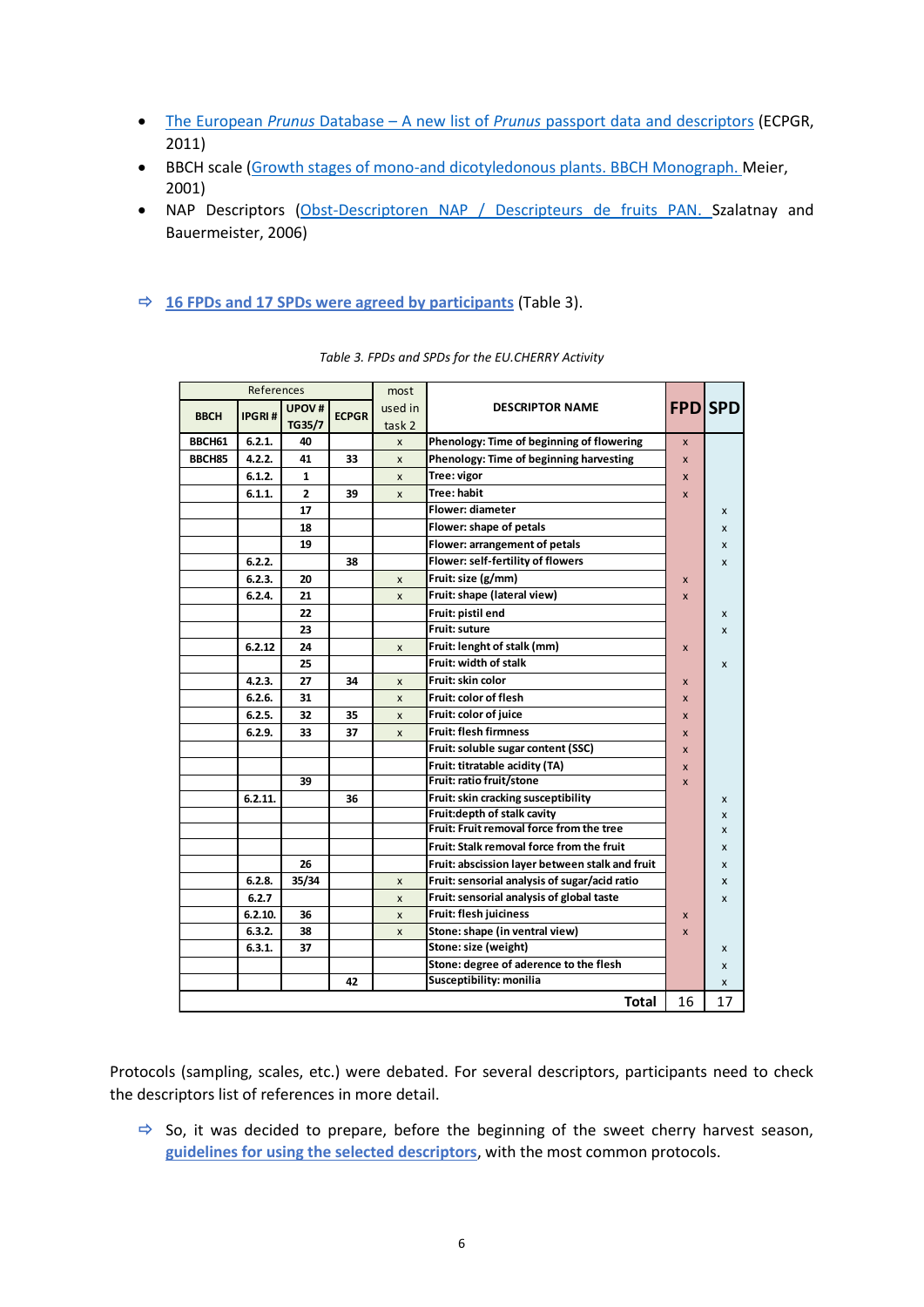#### Pictures

For each accession **one picture of fruits on tree**, and **one picture of fruits on light grey background** will be taken, on a set-up according to NAP descriptors (Figure 1):



*Figure 1. Picture set-up according to NAP descriptors.*

### Molecular data

Partners will send leaves samples of the accessions offered to Felicidad Fernández, according to a protocol prepared by Felicidad in order to optimize and harmonize the quality of the material. Felicidad will perform a SSR analysis using a set of SSRs composed by the best performant among the 16 ECPGR SSRs proposed by Clarke and Tobutt (2009) and new SSRs that proved to be performant and informative in cherry.

In order to ascertain the performance of the ECPGR set proposed in 2009 basing on the results of a number as large as possible of studies carried out so far with this set, before the meeting, Felicidad Fernández and Daniela Giovannini carried out a survey among COST and ECPGR members, asking for molecular results of their studies by using the ECPGR original SSR set for cherry. Fifteen partners have already answered this survey and provided data from their genotyping studies.

A poster on the SSR topic was presented during the COST Naoussa meeting.

Recommendations for sampling and sending were discussed.

**The protocol for leaf sampling was sent to all Partners on 11 May 2016 (Annex I).**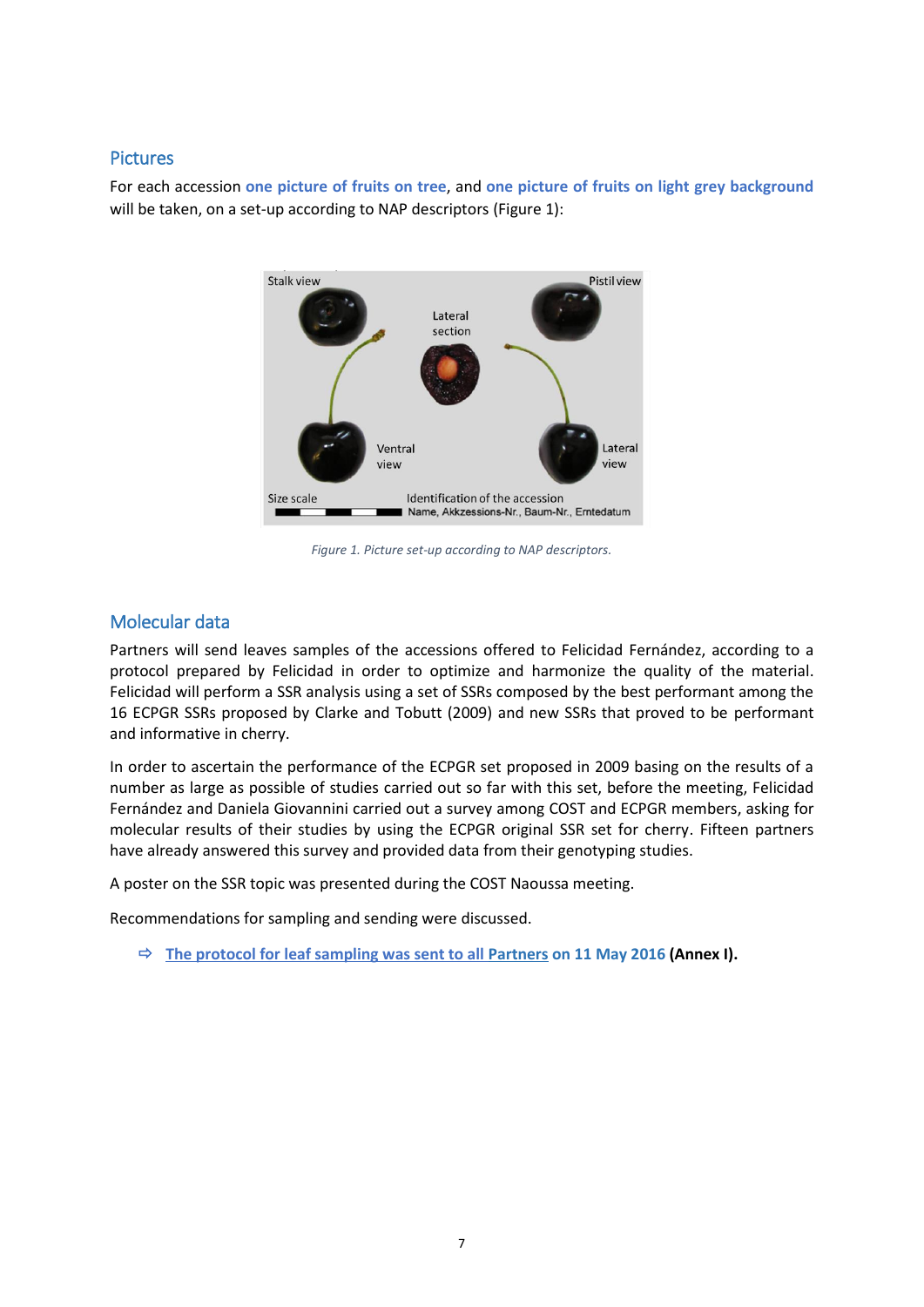# Databases: EURISCO and EPDB

The procedures for delivery of data to EURISCO and EPDB were presented.

#### Procedure for delivery of data to EPDB

For the **EPDB**, each partner will have to **fill an Excel template**, with descriptors in columns, and data by accession in rows (see Figure 2). This template will be created by the DB Manager with the descriptors selected by the EU.CHERRY Partners.

|                    |        | <b>Passport Data</b> |  |        | <b>C&amp;E Data</b> |  |  |
|--------------------|--------|----------------------|--|--------|---------------------|--|--|
|                    | Field1 | Field <sub>2</sub>   |  | Field1 | Field <sub>2</sub>  |  |  |
| <b>Accession 1</b> |        |                      |  |        |                     |  |  |
| <b>Accession 2</b> |        |                      |  |        |                     |  |  |
|                    |        |                      |  |        |                     |  |  |

*Figure 2. Model of the template for EPDB*

## Procedure for delivery of data to EURISCO

The only way to import data to EURISCO is **through the National Focal Points** (NFPs) (for legal reasons). The list of NFPs for the partners was presented (Table 4).

| Country                | - NFP Name                         | $\blacktriangleright$ Organisation<br>$\overline{\phantom{a}}$                                                                                                                                            |
|------------------------|------------------------------------|-----------------------------------------------------------------------------------------------------------------------------------------------------------------------------------------------------------|
| Belgium                | Mr Marc Lateur                     | Dept. of Biological Control and Plant Genetic Resources<br>Centre Wallon de Recherches, Agronomiques C.R.A. - W, Rue de Liroux 4, 5030,<br>Gembloux, Belgium<br>http://www.cra.wallonie.be/craw/units/d3/ |
| Bosnia and Herzegovina | Ms Marina Radun-Antić              | Genetic Resources Institute, University of Banja Luka<br>Bulevar vojvode Petra Bojovica 1A, 78000 Banjaluka, Republika Srpska, Bosnia<br>and Herzegovina<br>http://www.griunibl.rs.ba/                    |
| Czech Republic         | Ms Ludmila Papoušková              | Genebank Department, Crop Research Institute (CRI)<br>Drnovská 507, 161 06 Praha-Ruzyne, Czech Republic<br>http://genbank.vurv.cz/genetic/resources/asp2/default_a.htm                                    |
| Estonia                | Mr Vahur Kukk                      | Estonian Crop Research Institute<br>Aamisepa 1, 48309 Jõgeva, Estonia                                                                                                                                     |
| France                 | Ms Anne-Françoise Adam-<br>Blondon | INRA (Institut National de la Recherche Agronomique)<br>Route de Saint-Cyr, 78 026 Versailles cedex, Franc                                                                                                |
| Germany                | Ms Sarah Sensen                    | Federal Office for Agriculture and Food (BLE), Information and Coordination<br>Centre for Biological Diversity (IBV)<br>Deichmanns Aue 29, 53179, Bonn, Germany<br>http://www.ble.de/                     |
| Greece                 | Mr Parthenopi Ralli                | Agricultural Research Centre of Northern Greece (NAGREF)<br>Greek Gene Bank, P.O. Box 60458, 57001, Thermi-Thessaloniki, Greece                                                                           |
| Italy                  | Ms Maria Antonietta<br>Palombi     | CRA - Centro di Ricerca per la Frutticoltura<br>Via Fioranello, 52, 00134, Roma, Italy<br>http://planta-res.entecra.it                                                                                    |
| Latvia                 | Mrs Anita Gaile                    | Genetic Resources Centre Latvian State Forest Research Institute "Silava"<br>Rigas Str. 111 LV-2169, Salaspils, Latvia<br>http://www.genres.lv                                                            |
| United Kingdom         | Mr Ian D. Thomas                   | Institute of Biological, Environemental and Rural Sciences (IBERS)<br>Aberystwyth University, Ceredigion Y23 3EB, United Kingdom<br>http://www.aber.ac.uk/en/ibers/                                       |

#### *Table 4. List of National Focal Points for the EU.CHERRY partners*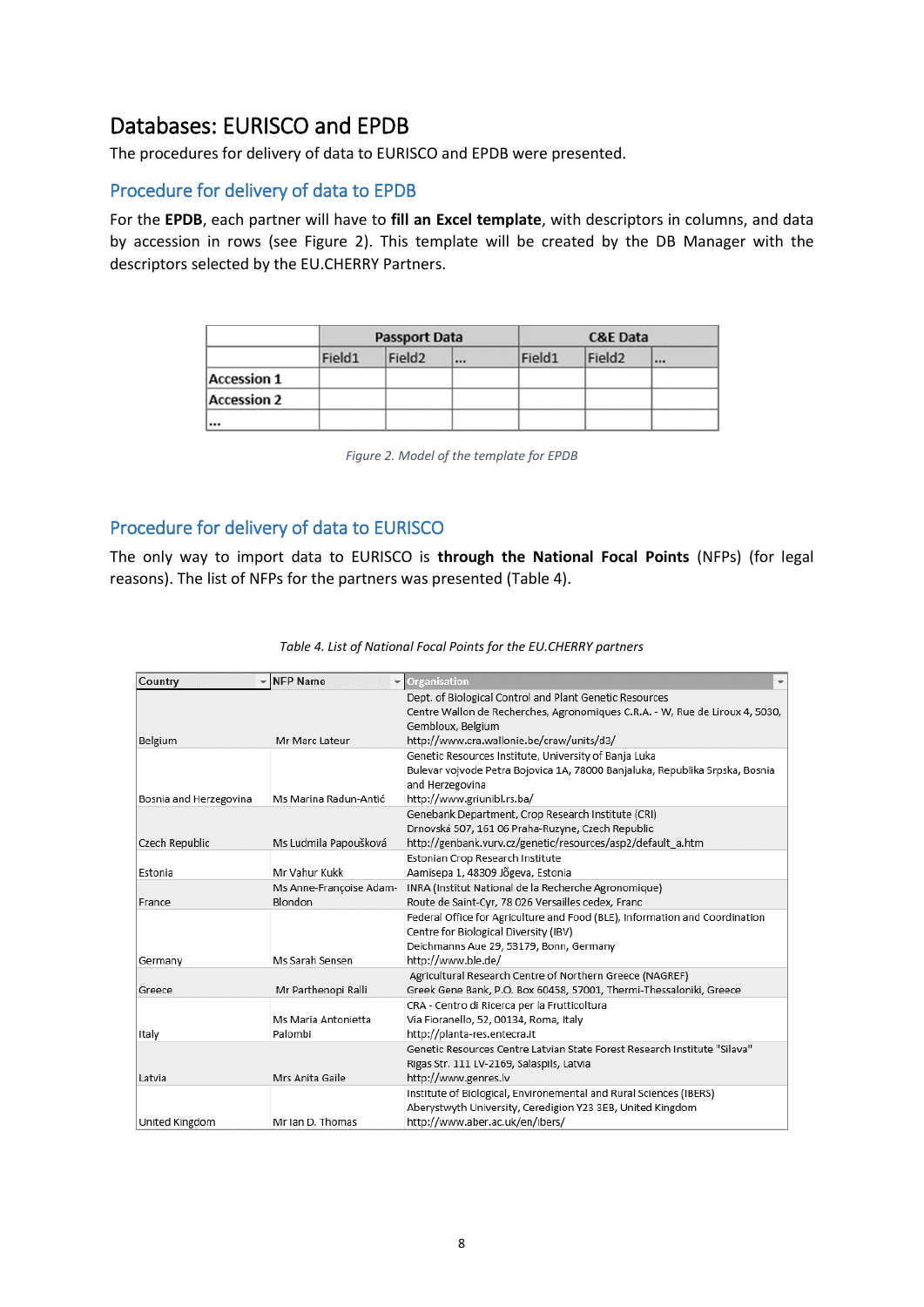The **EPDB Manager proposed to contact each NFP** in order to know the template they are respectively using. As a matter of fact, the templates could be different among NFPs. For example, in Estonia or in France, EURISCO is supplied by national databases, so the template to use is the template for the national databases.

For the delivery of data to EURISCO by partners, the EPDB Manager will use the EPDB templates filled by each partner, and then convert them into the EURISCO templates.

Participants asked if data from different countries but from the same **project could be included in EURISCO through only one focal point**. **This question will be shared with the EURISCO Coordinator**.

## Inclusion of C&E data in EURISCO

Since 2015, EURISCO turned into a repository for C&E data.

The data model for the EURISCO C&E data consists of five components: GENOTYPE, SCORE, TRAIT, EXPERIMENT and DATASET (which comprise different experiments).

**GENOTYPE** is identified by the unique combination of the four EURISCO passport descriptors NICODE, INSTCODE, ACCENUMB and GENUS.

**SCORE** is the value of one trait for one genotype. In this component EURISCO can use the field SCORE\_LINK (link to a publication on accession level). This field will not be used in EU.CHERRY project.

**TRAITS** will be equivalent to the EU.CHERRY C&E descriptors. Three fields exist for this component: TRAIT\_NAME; TRAIT\_REMARK; TRAIT\_METHOD. **A sheet will be prepared for compiling these three fields for all the FPDs and SPDs.**

**EXPERIMENT** makes reference to metadata helping to interpret C&E data. For this component, the fields proposed in EURISCO are:

- EXPERIMENT\_DESCRIPTION
- EXPERIMENT\_START\_YEAR
- EXPERIMENT\_END\_YEAR
- EXPERIMENT\_LONGITUDE
- EXPERIMENT\_LATITUDE
- EXPERIMENT\_REPORT

Participants specified the **recommended information to fill in the field EXPERIMENT\_DESCRIPTION**. **Rootstock used** appears to be a very important information. Available reference cultivars, climate and soil description or collection design description could be mentioned in this field too.

## The AEGIS European Collection

The main propositions made in the PRUNDOC project about AEGIS collections were presented.

According to the decisions made at the PRUNDOC meeting in April 2015 in Leuven (see [Minutes of](http://www.ecpgr.cgiar.org/fileadmin/templates/ecpgr.org/upload/ACTIVITY_GRANT_SCHEME/PROJECTS_FIRST_CALL/PRUNDCO/Minutes_Prundoc_Meeting_Final_07092015.pdf)  [the meeting \)](http://www.ecpgr.cgiar.org/fileadmin/templates/ecpgr.org/upload/ACTIVITY_GRANT_SCHEME/PROJECTS_FIRST_CALL/PRUNDCO/Minutes_Prundoc_Meeting_Final_07092015.pdf), accessions to be selected for the European Collection have to be:

- **-** bred in the country and genetically unique
- **-** or known to have originated in the country (chance seedling of known origin, landraces)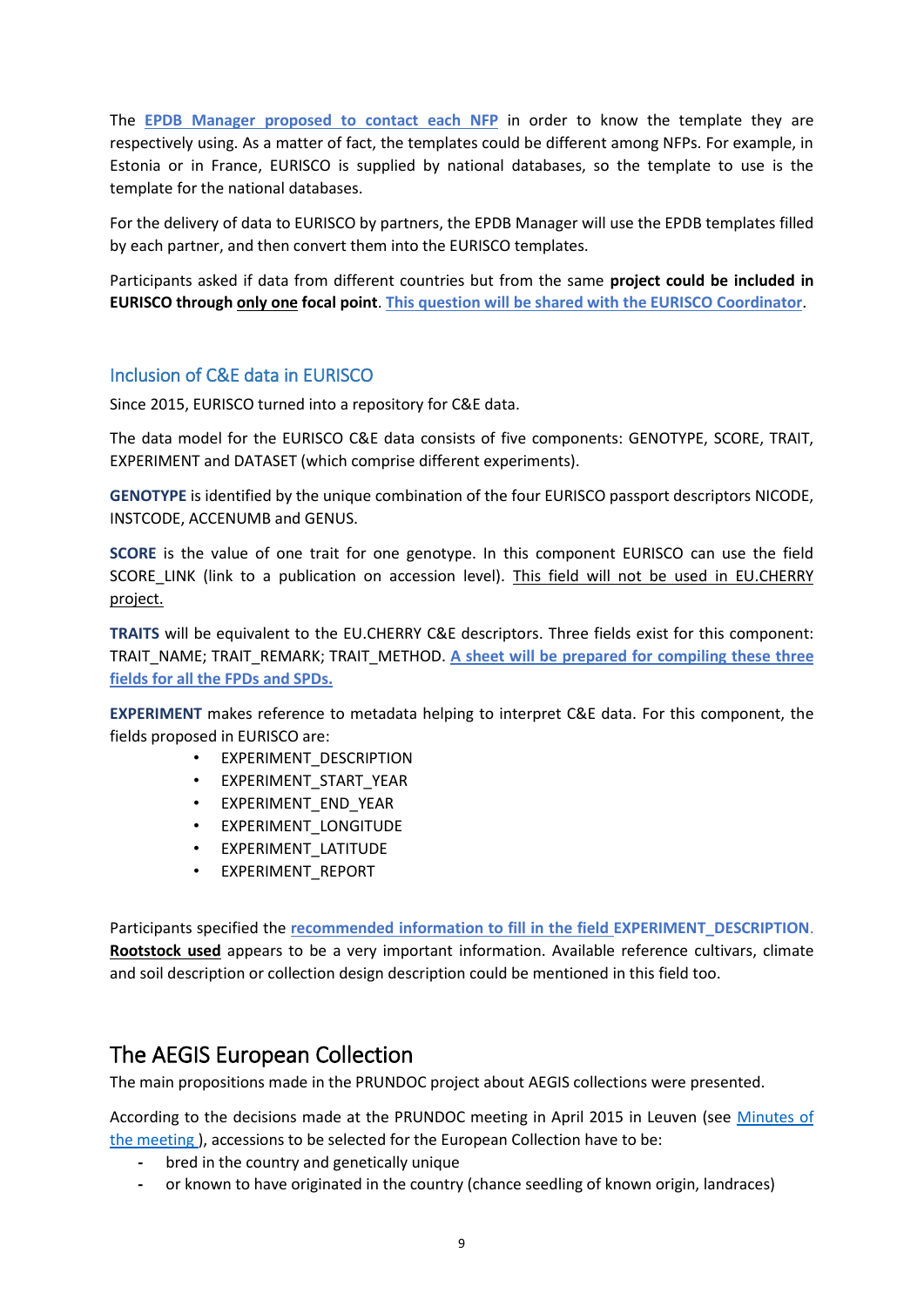- **-** or, if of unknown origin, known to have been present/cultivated in the country for long time
- **-** or introduced material to Europe with breeding, research, education or historical interest.

#### **Criteria for selection of Most Appropriate Accessions (MAAs) are (in order of priority):**

- **1. Free from quarantine diseases**
- **2.** Accession maintained in its **country of origin**
- **3.** Accession verified for its identity, and well **characterized**
- **4. Quality standards** of genebank sufficient to insure the quality of the accession (according to *Prunus[-specific standards \(PGS\) for genebank management \(V1, January 2016\)\)](http://www.ecpgr.cgiar.org/fileadmin/templates/ecpgr.org/upload/WG_UPLOADS_PHASE_IX/PRUNUS/PGS_V1_final_20_January_2016.pdf).*

**The first criterion raised many interrogations.** It is very difficult (or expensive) in perennial plants to conserve accessions without quarantine diseases because **orchard collections are always at risk of contamination by vector insects.** 

 $\Rightarrow$  So, must the decision be to only propose for inclusion in the European Collection **accessions that are grown under greenhouse conditions or that are stored as** *in vitro* **material?**

Today, only one EU.CHERRY partner fulfils these conditions for a part of his cherry collection (France, which, unfortunately, is still not a member of AEGIS).

Participants proposed to **contact the ECPGR** *Vitis* **Working Group** in order to know how they are dealing with this question.